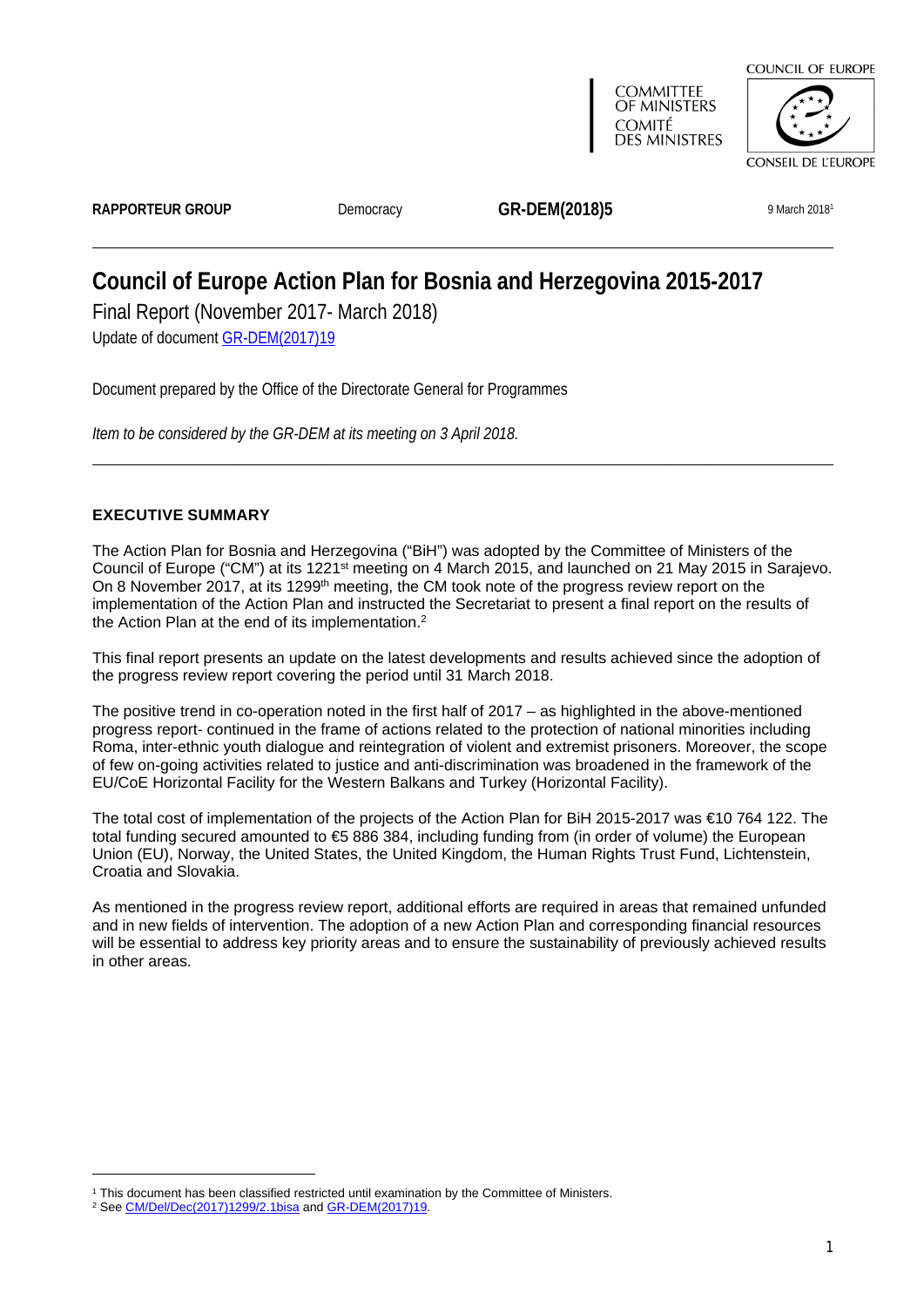## **TABLE OF CONTENTS3**

| 1.                                                                                        |  |
|-------------------------------------------------------------------------------------------|--|
|                                                                                           |  |
| ANTI-DISCRIMINATION, RESPECT FOR DIVERSITY AND SOCIAL INCLUSION 4<br>2.1                  |  |
| 2.1.1.                                                                                    |  |
| 2.1.4.                                                                                    |  |
| 2.1.5.                                                                                    |  |
| 2.1.6.                                                                                    |  |
| 2.2.                                                                                      |  |
| 2.2.1                                                                                     |  |
| 2.3.                                                                                      |  |
| 2.3.2.                                                                                    |  |
| 2.3.3                                                                                     |  |
| 2.4.                                                                                      |  |
| REINFORCING JUDICIAL EXPERTISE ON FREEDOM OF EXPRESSION AND THE<br>2.4.2.<br><b>MEDIA</b> |  |
| 2.5.                                                                                      |  |
| 2.5.1                                                                                     |  |
| 2.5.2                                                                                     |  |
| 3.                                                                                        |  |

<sup>&</sup>lt;sup>3</sup> The numbering of the table of content corresponds to document **GR-DEM(2017)19**. Only the points updated are part of the present document.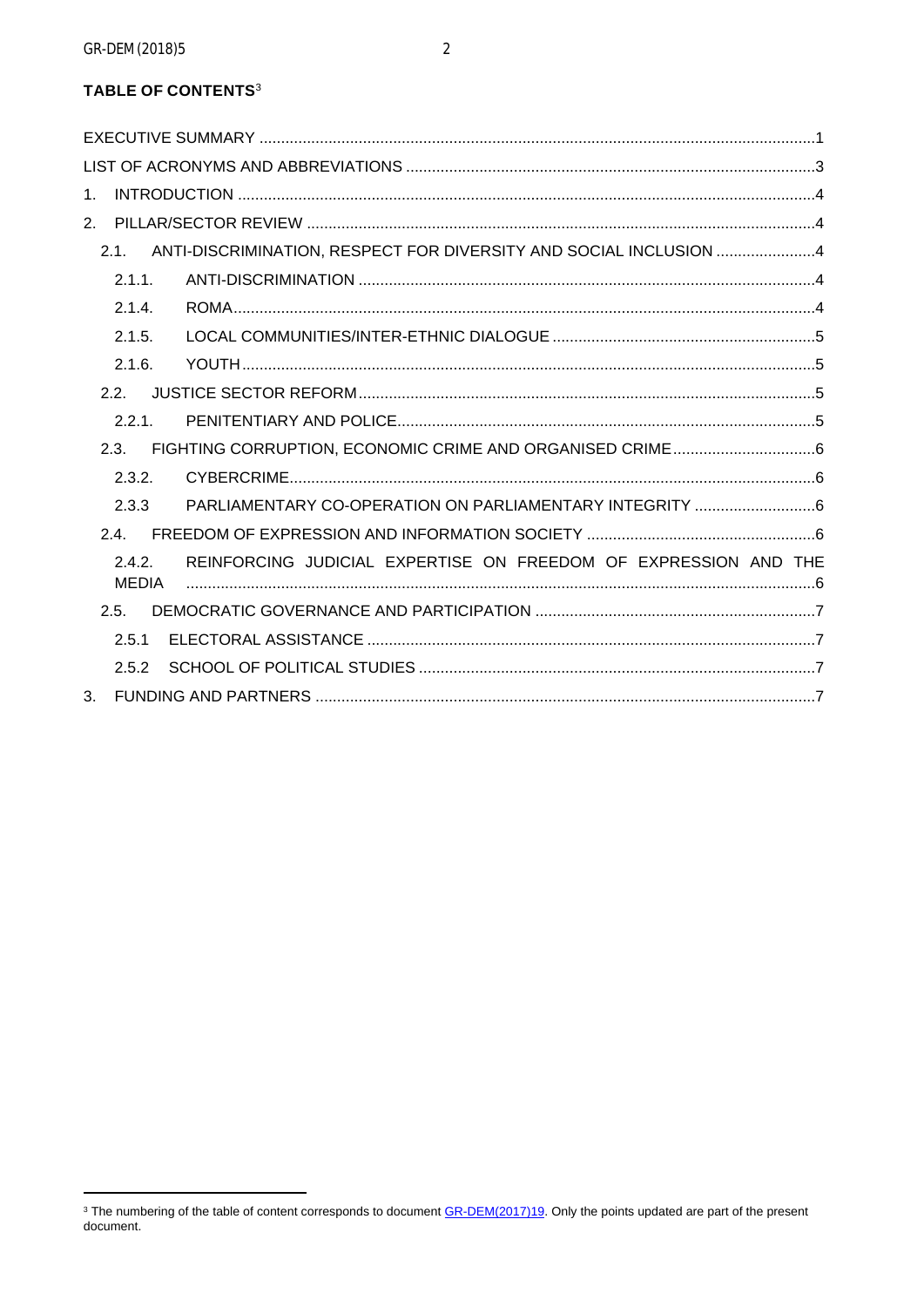| <b>Action Plan</b>         | Council of Europe Action Plan for Bosnia and Herzegovina                            |
|----------------------------|-------------------------------------------------------------------------------------|
| BiH.                       | Bosnia and Herzegovina                                                              |
| <b>CBM</b>                 | <b>Confidence Building Measures</b>                                                 |
| <b>CEC</b>                 | <b>Central Election Commission</b>                                                  |
| CM                         | Committee of Ministers of the Council of Europe                                     |
| <b>CRA</b>                 | <b>Communications Regulatory Agency</b>                                             |
| <b>ECES</b>                | European Center for Electoral Support                                               |
| <b>ECHR</b>                | European Convention on Human Rights                                                 |
| EU                         | European Union                                                                      |
| GR-DEM                     | Group of Rapporteurs on Democracy                                                   |
| <b>Horizontal Facility</b> | EU/CoE Joint Programme Horizontal Facility for the Western Balkans and Turkey       |
| <b>iPROCEEDS</b>           | EU/CoE Joint Project on Targeting crime proceeds on the internet in South Eastern   |
|                            | <b>Europe and Turkey</b>                                                            |
| <b>JUFREX</b>              | EU/CoE Joint Project on Reinforcing Judicial Expertise on Freedom of Expression and |
|                            | the Media in South-East Europe                                                      |
| <b>ROMACTED</b>            | EU/CoE Joint Project on Promoting good governance and Roma empowerment at local     |
|                            | level                                                                               |
| <b>SEE</b>                 | South East Europe                                                                   |
| <b>SPS</b>                 | <b>School of Political Studies</b>                                                  |
| Venice                     | European Commission for Democracy through Law                                       |
| Commission                 |                                                                                     |

## <span id="page-2-0"></span>**LIST OF ACRONYMS AND ABBREVIATIONS**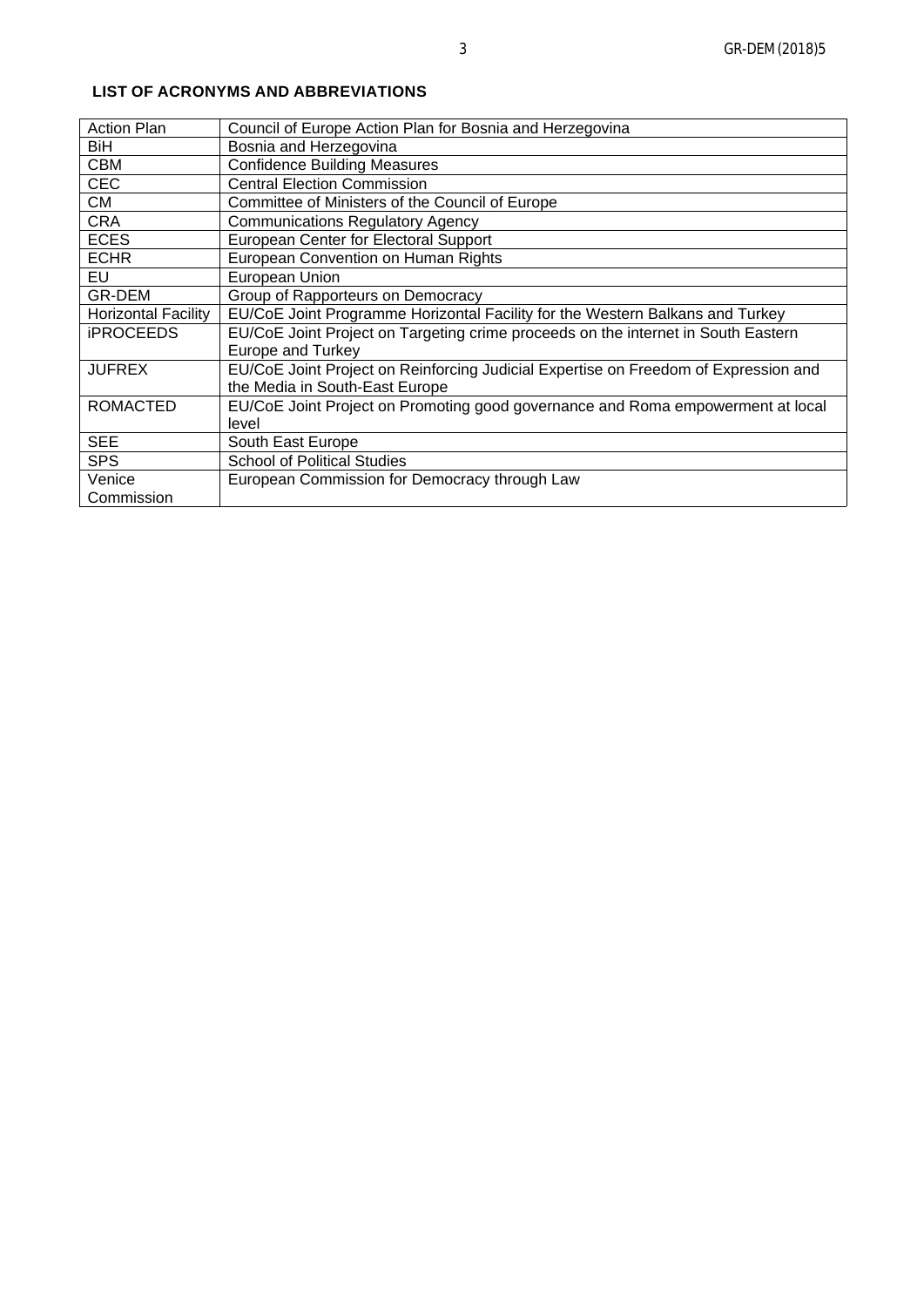## <span id="page-3-0"></span>**1. INTRODUCTION**

The Committee of Ministers adopted the Action Plan for BiH 2015-2017 at its 1221<sup>st</sup> session on 4 March 2015. It was launched by the Secretary General of the Council of Europe, Thorbjørn Jagland, and the Foreign Minister of BiH and Chairman of the Committee of Ministers Igor Crnadak on 21 May 2015 in Sarajevo. On 8 November 2017, at its 1299<sup>th</sup> meeting, the CM took note of the progress review report on the state of implementation of the Action Plan and instructed the Secretariat to present a final report on the results of the Action Plan at the end of its implementation.

This report aims to present an update on the developments and results that have been achieved between November 2017 and March 2018, which confirm the overall assessment of the previous report.

During the final part of the implementation period, the Action Plan focused on improving the capacities of the prison and police authorities, specialised State agencies, local authorities, independent regulatory bodies, parliamentarians, Roma, media and civil society through multilateral, regional and country-based actions.

A total of 20 projects were funded out of the 24 developed on the basis of the Action Plan priorities. BiH benefited from 12 country-specific and seven regional programmes. As a part of the Horizontal Facility, three actions were launched in May 2016 (strengthening the institution of the Ombudsman, enhancing the human rights protection of detained and sentenced persons and finalisation of census assessment). Two Regional EU/CoE Joint Programmes "Reinforcing Judicial Expertise on Freedom of Expression and the Media in South-East Europe" (JUFREX) and "Promoting good governance and Roma empowerment at local level" (ROMACTED) were respectively launched in April 2016 and May 2017. In addition, two pilot projects on prison reform and inter-community dialogue started in mid-2017.

As mentioned in the progress review report, the overall implementation of the Action Plan showed uneven and to a certain extent, limited progress.

Several new actions launched in 2017 on prison reform, inter-community dialogue and Roma empowerment are showing positive trends. They are seen as a fresh impetus to the co-operation even though their overall outcomes will be measurable only beyond the lifetime of the Action Plan. Considering that most activities have been developed through regional programmes for South East Europe (SEE) in order to boost the cooperation in the forthcoming period, the focus should be on the country-based actions. The latter will build upon the results of the regional and multilateral initiatives.

#### <span id="page-3-1"></span>**2. PILLAR/SECTOR REVIEW**

The present update focuses only on the pillars/sectors where developments occurred since the adoption of the progress review report.

#### <span id="page-3-2"></span>**2.1. ANTI-DISCRIMINATION, RESPECT FOR DIVERSITY AND SOCIAL INCLUSION**

#### <span id="page-3-3"></span>**2.1.1. ANTI-DISCRIMINATION**

As mentioned in the progress review report, the capacity of the Ombudsman's Institution to prevent and combat discrimination has been progressively improved through systematic training of its lawyers on European anti-discrimination standards.

In 2017, the Ombudsman Institution benefited from a broad range of new capacity-building actions focused on the Ombudsman's new functions as National Preventive Mechanism and on the application of antidiscrimination standards related to gender-based discrimination. In addition, dialogue and co-operation between the judiciary and the Ombudsman Institution were reinforced through a number of trainings and consultative meetings.

## <span id="page-3-4"></span>**2.1.4. ROMA**

The new regional EU/CoE Joint Programme ROMACTED was launched in May 2017 as part of the Thematic Action Plan on the inclusion of Roma and Travellers and building on the results of the ROMED and ROMACT programmes. The programme in BiH is being implemented in close co-operation with the Ministry of Human Rights and Refugees, responsible for the implementation of the Roma Integration Strategy. The non-governmental organisation Centar za Podršku Roma -"Romalen" - was selected, as a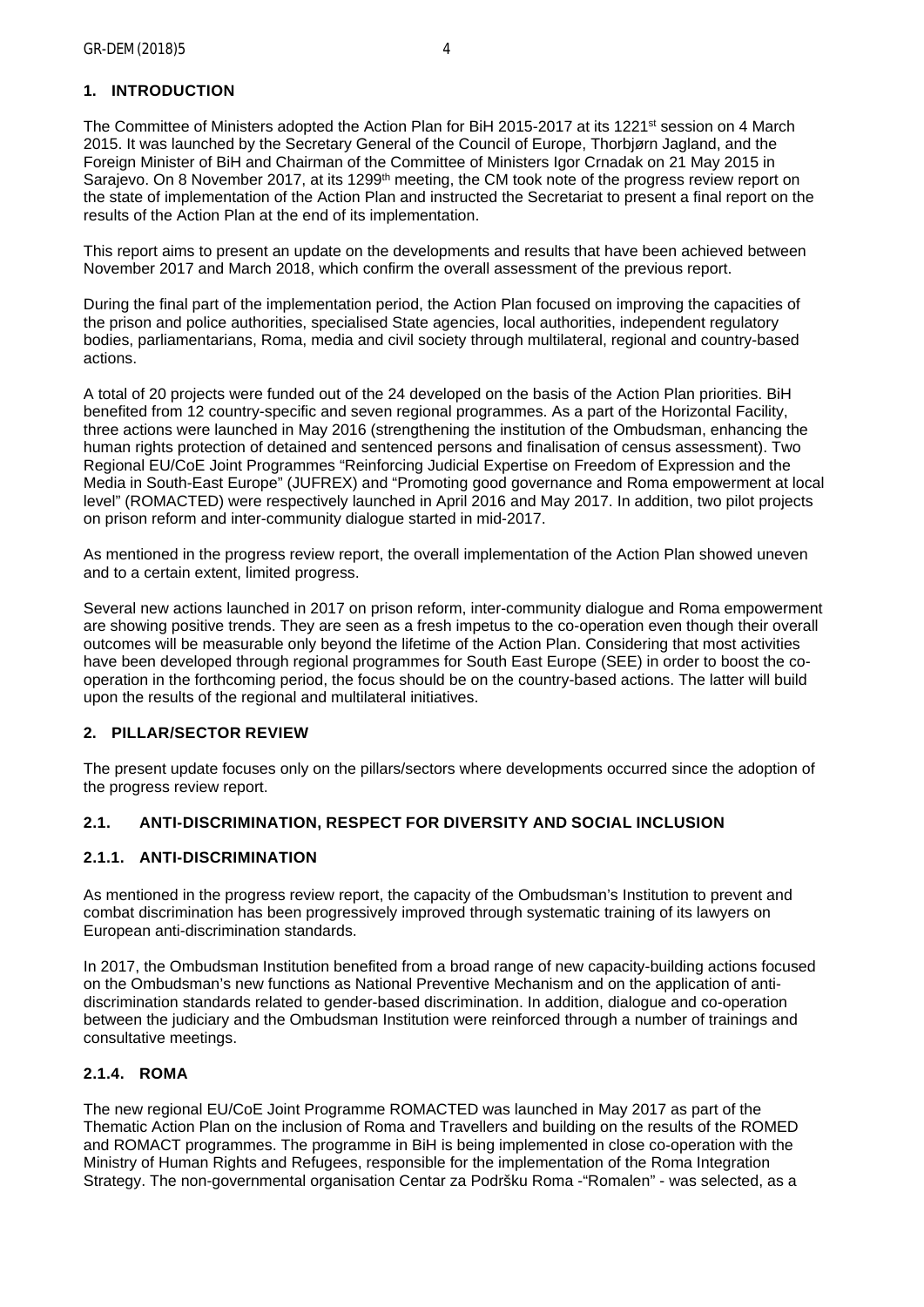result of a competitive tendering call, to support the implementation of programme's activities at local level, covering ten municipalities in BiH.<sup>4</sup>

## <span id="page-4-0"></span>**2.1.5. LOCAL COMMUNITIES/INTER-ETHNIC DIALOGUE**

In the framework of the confidence-building measures (CBM) programme, inter-ethnic dialogue at the level of municipalities and local communities was further reinforced. Strategic partnerships were developed with 19 municipalities located on both sides of the entity-boundary. A range of cross-boundary initiatives were elaborated through a participatory process to address common needs of the populations. To strengthen the capacity of the local administrations in the longer-term, a technical training on project development was delivered, equipping municipalities with the skills necessary to elaborate their proposals and enable them to leverage funds from donors. This also fed into a CBM small grant scheme, which supported cross-boundary sub-groups of municipalities to implement projects in the areas of education, culture and community infrastructure that are under the competence of local authorities<sup>5</sup>. These projects built trust and reinforced inter-municipal co-operation. Based on needs expressed by local partners, a group entitled *Women for Bosnia* was established in December 2017 to lead women-focused CBM initiatives in the participating municipalities in 2018 and beyond. This network of municipalities remains an opportunity to broaden and deepen Council of Europe co-operation in the future, focusing in particular on youth and women as promoters of reconciliation.

## <span id="page-4-1"></span>**2.1.6. YOUTH**

A new pilot action began in 2017 to foster inter-ethnic dialogue between young people and support their democratic participation in municipalities along inter-entity borders. Capitalising on the broader CBM activities in BiH, it encouraged dialogue between young people and policy makers on matters of concern at local, regional and national levels. The process was inclusive and fully endorsed by participating municipalities through a joint declaration signed in Sarajevo in December 2017. The results of the consultation represent a roadmap for further work in the area of youth and reconciliation in a new BiH Action Plan.

#### <span id="page-4-2"></span>**2.2. JUSTICE SECTOR REFORM**

#### <span id="page-4-3"></span>**2.2.1. PENITENTIARY AND POLICE**

As demonstrated in the progress review report, several key documents were developed to enhance human rights protection for persons deprived of their liberty in accordance with the Council of Europe standards. On this basis, comprehensive training programmes were implemented as of July 2017, allowing for improved level of knowledge of all three groups of participants as identified in the post-training evaluation. The component on treatment of mentally incapacitated offenders in the Forensic Psychiatry Institute Sokolac was launched in February 2018 as well as activities on introducing the new IT tool on data management in the BiH prison system.

As a result of the pilot action supporting reintegration of violent and extremist prisoners, and in co-operation with the working group composed of representatives of all three Ministries of Justice in BiH and Council of Europe experts, a manual on risk and needs assessment protocol, specific individual sentence planning and treatment programmes, such as prelease, was developed and presented to the members of prison multidisciplinary teams and security staff. Follow-up action would be needed to develop a fully-fledged multiagency co-operation mechanism providing support to these prisoners upon their return into community.

<sup>4</sup> Bijeljina, Brčko, Donji Vakuf, Gradiška, Kakanj, Prnjavor, Tuzla, Visoko, Vukosavlje and Travnik.

<sup>5</sup> For example in Gorazde/Novo Gorazde a fourteenth century publication from the historical local printing house was restored and republished as a contribution to the annual Festival of Friendship which brings together inhabitants from both municipalities/entities, while young people from the municipalities of Šamac, Domaljevac, Vukosavlje, Odžak came together in an inter-ethnic cultural programme performing traditional songs and dances jointly toured the region fostering dialogue and creating valuable linkages between the divided communities.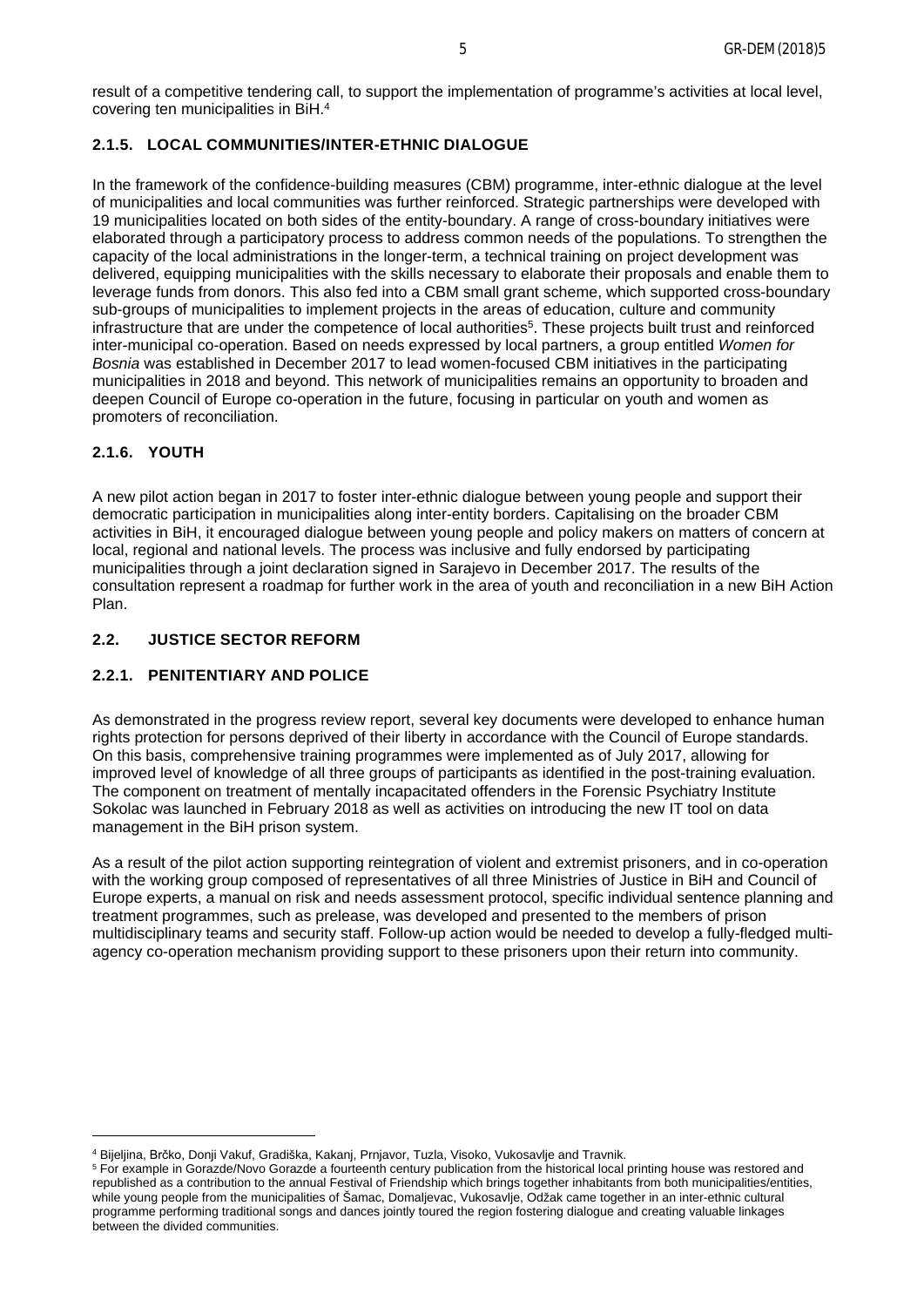## <span id="page-5-1"></span><span id="page-5-0"></span>**2.3.2. CYBERCRIME**

Since the adoption of the progress review report, the implementation of the European Union/Council of Europe Joint Programme targeting crime proceeds on the Internet in South-East Europe and Turkey (iPROCEEDS) continued through a number of activities focused most notably on:

- The preparation of protocols for interagency and international co-operation where an important milestone was reached with testing the general guidelines drawn up during the cybercrime simulation exercise held in BiH from 15 to 18 January 2018. Interagency co-operation was improved and the exchange of information was enhanced through co-ordination and co-operation requiring the participants to investigate cybercrime, apply digital forensics skills, detect and handle suspicious financial transactions and money laundering and recover data through international cooperation channels;
- The development of introductory training modules for judiciary on cybercrime, electronic evidence and online crime proceeds and subsequent integration of these modules into the training curricula of judicial training institutions. A number of judges and prosecutors from BiH gained basic knowledge of cybercrime, electronic evidence and financial investigations of cybercrime proceeds, learning how to deal with these concepts and what substantive and procedural laws to apply.

Partner institutions from BiH also participated in a number of regional events,<sup>6</sup> and contributed to the development of the online platform/tools in the Octopus community.<sup>7</sup>

## <span id="page-5-2"></span>**2.3.3 PARLIAMENTARY CO-OPERATION ON PARLIAMENTARY INTEGRITY**

A seminar on parliamentary integrity, held in Rome at the end of October 2017, brought members of parliament from BiH and Albania together with local and international experts to discuss measures to regulate conflicts of interest of MP, and the regulation of parliamentary immunities aiming at identifying best practices to promote a culture of good governance. It led, in particular, to the key recommendation to create a network of European anti-corruption authorities. MPs from BiH also benefited from a follow-up conference organised in co-operation with the Venice Commission and the Congress of Local and Regional Authorities centred on the misuse of administrative resources during electoral processes.

#### <span id="page-5-3"></span>**2.4. FREEDOM OF EXPRESSION AND INFORMATION SOCIETY**

## <span id="page-5-4"></span>**2.4.2. REINFORCING JUDICIAL EXPERTISE ON FREEDOM OF EXPRESSION AND THE MEDIA**

As mentioned in the progress review report, the Regional Programme JUFREX became operational in BiH in September 2016. A country assessment report and corresponding strategy paper were developed. The following activities also took place:

- Training material that will feed into the curricula to be adopted by the National Training Institutions was developed in local language, including: a handbook for trainers on Article 10 adjusted to the country's legislation and case law, 7 presentations on freedom of expression sub-topics and HELP on-line courses (on freedom of expression, hate speech, data protection and reasoning of judgements);
- In the context of cascade trainings, a number of lawyers from across the country linked 2 Bar associations improved their knowledge about Council of Europe standards on defamation and the European Court of Human Rights case law related to Article 10. In addition, 50 judges and

<sup>6</sup> SEE Regional forum on cybersecurity and cybercrime in Sofia; Regional workshop to assess the national regulatory framework for obtaining and using evidence in criminal proceedings in Bucharest, Regional workshop on sharing good practices on reporting mechanisms in SEE and Turkey in Skopje

<sup>7</sup> This gives countries an access to Country Wiki Profiles, Legal Profiles, Online Tool on Public/Private co-operation and Online Tool on International co-operation